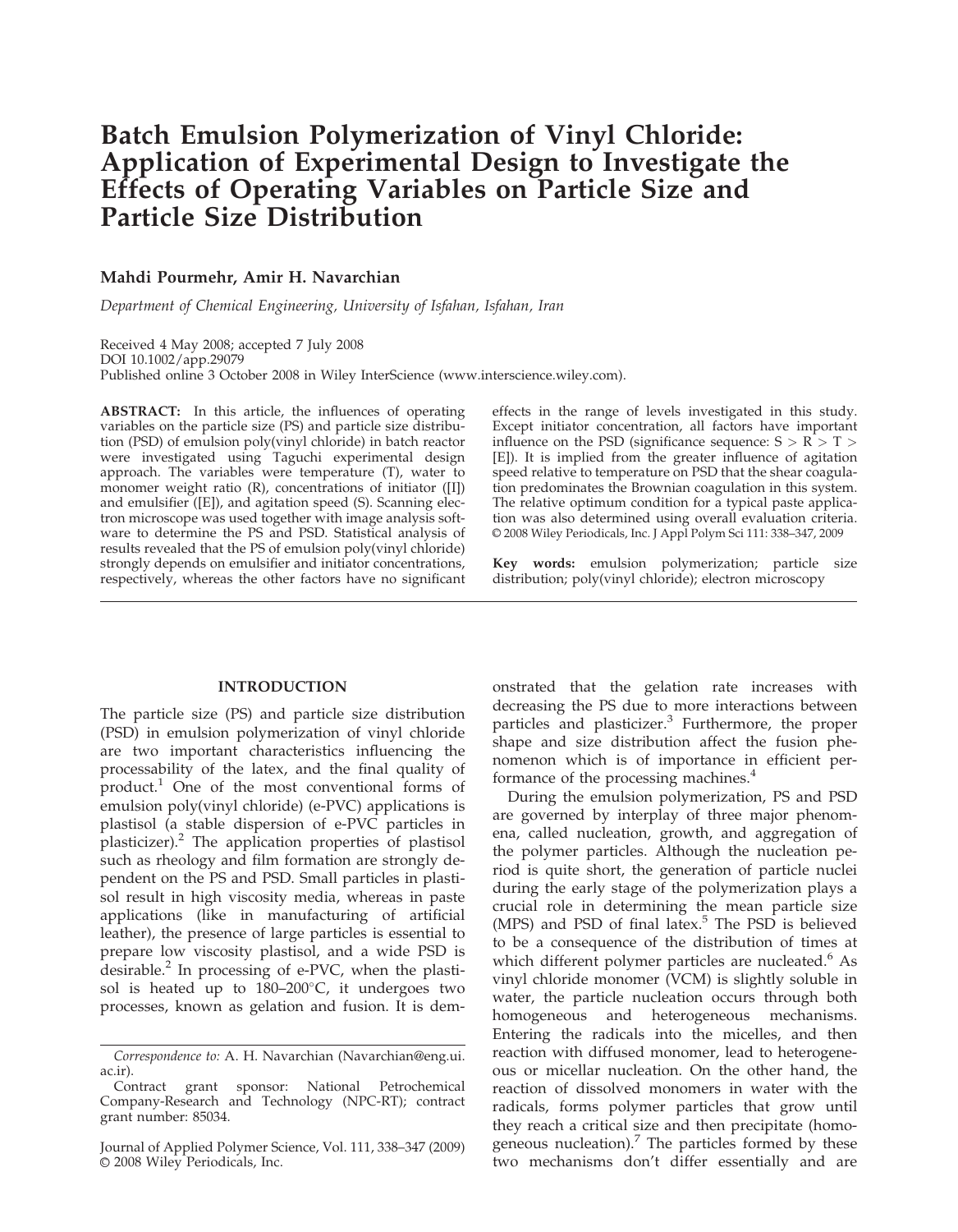TABLE I Selected Factors and Their Levels

|                                                                                    | Factors                                 | Levels             |                         |                       |                         |
|------------------------------------------------------------------------------------|-----------------------------------------|--------------------|-------------------------|-----------------------|-------------------------|
| Description                                                                        | Unit                                    | Symbol             |                         |                       |                         |
| Temperature<br>Emulsifier conc.<br>Initiator conc.<br>W/M ratio<br>Agitation speed | $^{\circ}C$<br>g/L<br>g/L<br>g/g<br>rpm | [E]<br>Ш<br>R<br>S | 46<br>0.4<br>1.2<br>200 | 53<br>2<br>1.9<br>300 | 60<br>3.6<br>2.6<br>400 |

known as primary particles. These primary particles then may simply grow by conversion of monomer to polymer within these particles, or undergo aggregation. The aggregation of particles decreases the number of particles and thus affects both MPS and PSD.<sup>8</sup>

The formation of aggregates in the latex is caused by a loss of colloidal stability of the particles. Destabilization may be accelerated by reducing the electrostatic repulsion between the particles and also by increasing the average kinetic energy of the particles. The former can be affected by physicochemical parameters like initiator and emulsifier concentrations. But, the kinetic energy of particles is influenced by process variables; say agitation speed and temperature.<sup>9,10</sup>

The process and reaction variables may affect the nucleation, growth, and aggregation mechanisms, and thus the PS properties.  $4,11-16$  In spite of various articles published on this field, no report is available suggesting application of experimental design for quantified and comparative analysis of operating variables effects on the MPS and PSD, especially for emulsion polymerization of VCM.

In this study, the influences of temperature (T), emulsifier and initiator concentrations ([E] and [I]), water to monomer weight ratio (R) and agitation speed (S), on MPS and PSD of e-PVC in batch reactor have been statistically investigated using Taguchi experimental design approach. Scanning electron microscopy (SEM) with an image analyzing software has been utilized for PS and PSD determination.

#### EXPERIMENTAL

#### Experimental design

The conventional approach in process evaluation involves changing one parameter at a time. This approach requires numerous experimental runs to fully explore the entire parameter space. In this respect the experimental design approach including Taguchi method can reduce the number of experiments while retaining data collection quality.

The first important step in design of experiment is the proper selection of factors and their levels. In this study, five operating factors (temperature, emulsifier and initiator concentrations, water to monomer weight ratio, and agitation speed) were considered in three levels (Table I). The factors and their levels have been chosen according to a literature review on previous publications on the emulsion polymerization of vinyl chloride. For design of experiments with five factors and three levels for each factor, a standard  $L_{18}$  orthogonal array was employed (Table II). Each row of the matrix represents one run at specified condition. To avoid the systematic bias, the

TABLE II Taguchi Experimental Design Based on Coded Levels, and the Statistical Parameters Obtained from Image Analysis of SEM Micrographs

|         | Factors and their levels |                |                |                |                | Measured parameters   |                       |                  |                |
|---------|--------------------------|----------------|----------------|----------------|----------------|-----------------------|-----------------------|------------------|----------------|
| Run no. | T                        | [E]            | $[1]$          | R              | S              | $d_{\min}$ ( $\mu$ m) | $d_{\text{max}}$ (µm) | $MPS$ ( $\mu$ m) | PSD (variance) |
|         |                          |                |                |                |                | 0.0740                | 2.3730                | 0.2890           | 0.0220         |
|         |                          | 2              | $\overline{2}$ | $\overline{2}$ |                | 0.0740                | 0.9490                | 0.2250           | 0.0226         |
| 3       |                          | 3              | 3              | 3              | 3              | 0.0409                | 2.0300                | 0.2160           | 0.0422         |
| 4       |                          |                |                | $\overline{2}$ | 2              | 0.0409                | 1.4560                | 0.3590           | 0.0984         |
| 5       |                          | $\overline{2}$ | $\overline{2}$ | 3              | 3              | 0.0740                | 2.5140                | 0.2690           | 0.0854         |
| 6       |                          | 3              | 3              |                |                | 0.0409                | 3.2250                | 0.2100           | 0.0487         |
| 7       | 3                        |                | $\overline{2}$ |                | 3              | 0.0372                | 1.8900                | 0.4780           | 0.0744         |
| 8       | 3                        | $\overline{2}$ | 3              | $\overline{2}$ |                | 0.0409                | 2.2460                | 0.2030           | 0.0470         |
| 9       | 3                        | 3              |                | 3              |                | 0.0409                | 0.9250                | 0.1422           | 0.0197         |
| 10      |                          |                | 3              | 3              | 2              | 0.0409                | 1.7400                | 0.3318           | 0.0314         |
| 11      |                          | 2              |                |                | 3              | 0.0573                | 0.7630                | 0.1683           | 0.0157         |
| 12      |                          | 3              | $\overline{2}$ | $\overline{2}$ |                | 0.0371                | 1.9930                | 0.2410           | 0.0395         |
| 13      |                          |                | $\overline{2}$ | 3              |                | 0.0573                | 1.8420                | 0.3150           | 0.0233         |
| 14      |                          | 2              | 3              |                | 2              | 0.0746                | 2.9550                | 0.2280           | 0.0207         |
| 15      |                          | 3              |                | $\overline{2}$ | 3              | 0.0746                | 4.8580                | 0.3100           | 0.1110         |
| 16      | 3                        |                | 3              | $\overline{2}$ | 3              | 0.0573                | 5.2200                | 0.2890           | 0.1160         |
| 17      | 3                        | $\overline{2}$ |                | 3              |                | 0.0409                | 1.1230                | 0.1010           | 0.0190         |
| 18      | 3                        | 3              | $\overline{2}$ |                | $\overline{2}$ | 0.0543                | 1.5950                | 0.2690           | 0.0326         |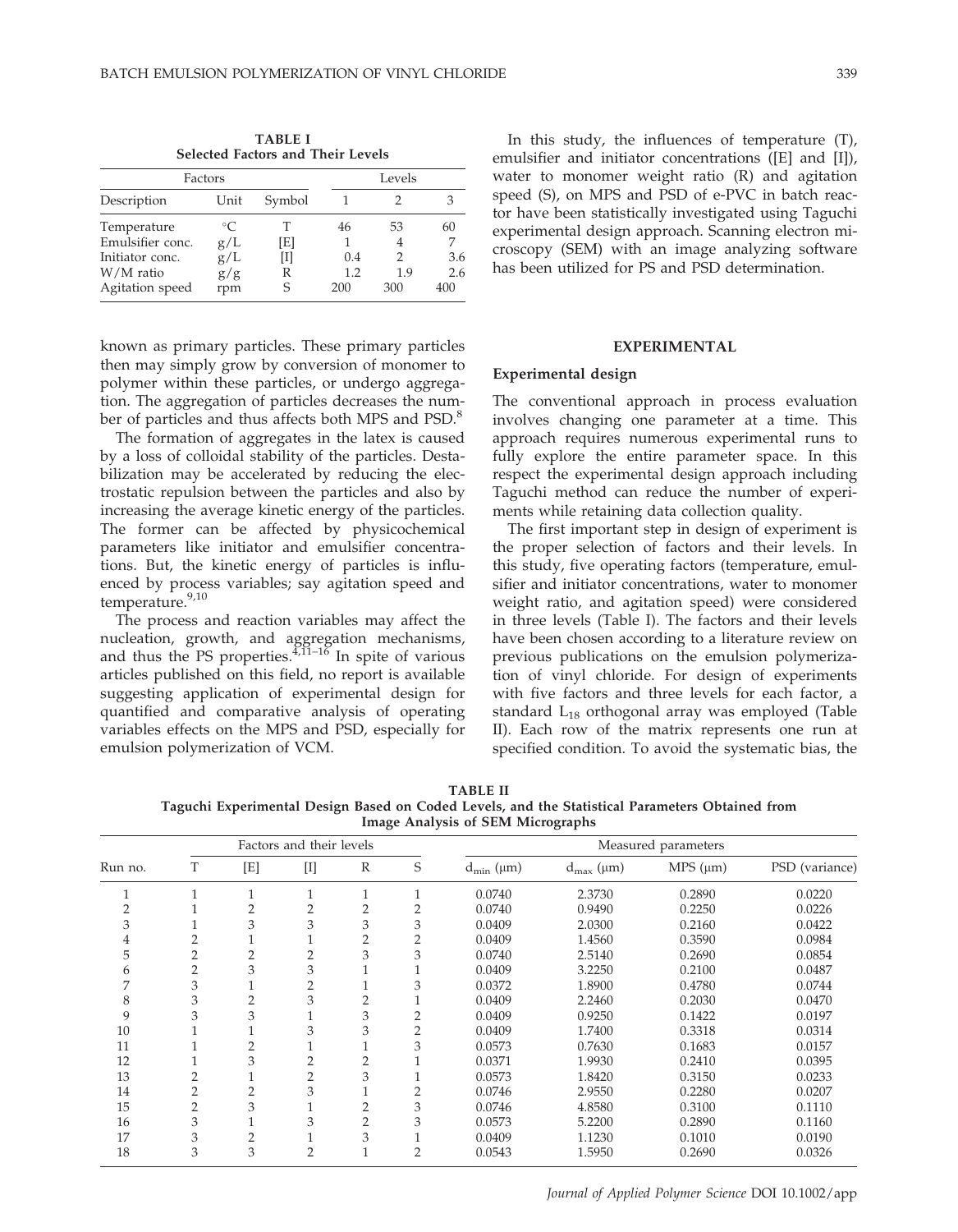

Figure 1 Schematic representation of the experimental set up.

sequence in which these runs were carried out was randomized.17,18

#### Materials

VCM was kindly supplied by Bandar Imam Petrochemical Company (Iran). A gas chromatography analysis showed a purity of 99.994% for this monomer. Merck grades of potassium persulfate, sodium dodecyl sulfate (SDS) and sodium bicarbonate (all with purity over 99.99%), were used as initiator, surfactant and pH regulator, respectively. Deionized water (with conductivity below 0.9  $\mu$ S/cm at 25°C) was used throughout the work.

#### Emulsion polymerization

A 6-L jacketed stainless steel reactor was used for batch emulsion polymerization of VCM. The reacting mixture was stirred by a turbine type impeller, which was connected to a magnetic seal derive (MSD) to prevent gas leakage. The reactor wall was equipped with two rectangular baffles. The emulsion temperature was measured by a thermocouple placed inside the reactor, and was controlled by a circulating water system. A schematic of experimental set up is shown in the Figure 1.

For polymerization, the reactor was first charged with water. The system was then warmed up (to about  $40^{\circ}$ C) and purged by nitrogen while stirring, to eliminate the dissolved oxygen. The emulsifier was used in compressed form to control the foaming in the reactor before charging the VCM.<sup>19</sup> The initiator (in powder form) and pH regulator (0.1 N) were also added. The reactor was then heated to reaction temperature, and the desired amount of VCM was charged by nitrogen pressure. This time was considered as the start of reaction. The reaction was followed for 3 h and at the end of reaction hydroquinone was added to the reaction mixture to terminate the polymerization.<sup>14</sup>

#### Characterization method

Among various methods including dynamic light scattering, sieving, sedimentation, centrifugation, coulter counter, and electron microscopy; SEM plus image analyzer software have been proved to be a reliable method for determination of MPS and  $PSD.<sup>3,4,20-22</sup>$ The most advantages of this method, is its sensitivity to PSs as small as  $0.1 \mu m$ , and also its capability to give additional information on morphology.

In this study, the MPS and PSD of the final latex was measured using SEM and image analysis software. The latex sample was first diluted with bidistilled water, to eliminate the emulsifier. The solution was then put in ultrasonic bath to disperse the particles, and finally one drop was placed on a slide, and dried.<sup>21</sup> This method was applied identically to all 18 samples to keep a similar condition for sample characterization and analysis.

For viewing in SEM (Phillips XL30), a 50 nm gold film was sputtered on the surface with a Sputter Coater (BAL-TEC. SCD 005) to make it conductive and to prevent charging in the electron beam. $21$ Mahmud et al. $4$  have suggested that for statistical validation of the results, the number of PVC particles in the SEM micrograph should be more than 430. We chose a 1000 times dilution and magnification of  $1200 \times$ , to satisfy these criteria.

The average PS in each micrograph was determined by means of Sigma Scanpro $5^{\circ}$  software (version 5.0), in which the surface area of each particle was measured by filling the surface with pixels. The number of pixels (NP) is then equaled to the surface area of a circle, so that the equivalent circular diameter (ECD) is obtained in dimension of pixel numbers $^{23}$ :

$$
ECD = \left(\frac{4(NP)}{\pi}\right)^{1/2} \tag{1}
$$

Comparing the number of pixels in micrograph width, and the scale given in bottom of micrograph, the ECD is converted to micrometer dimension.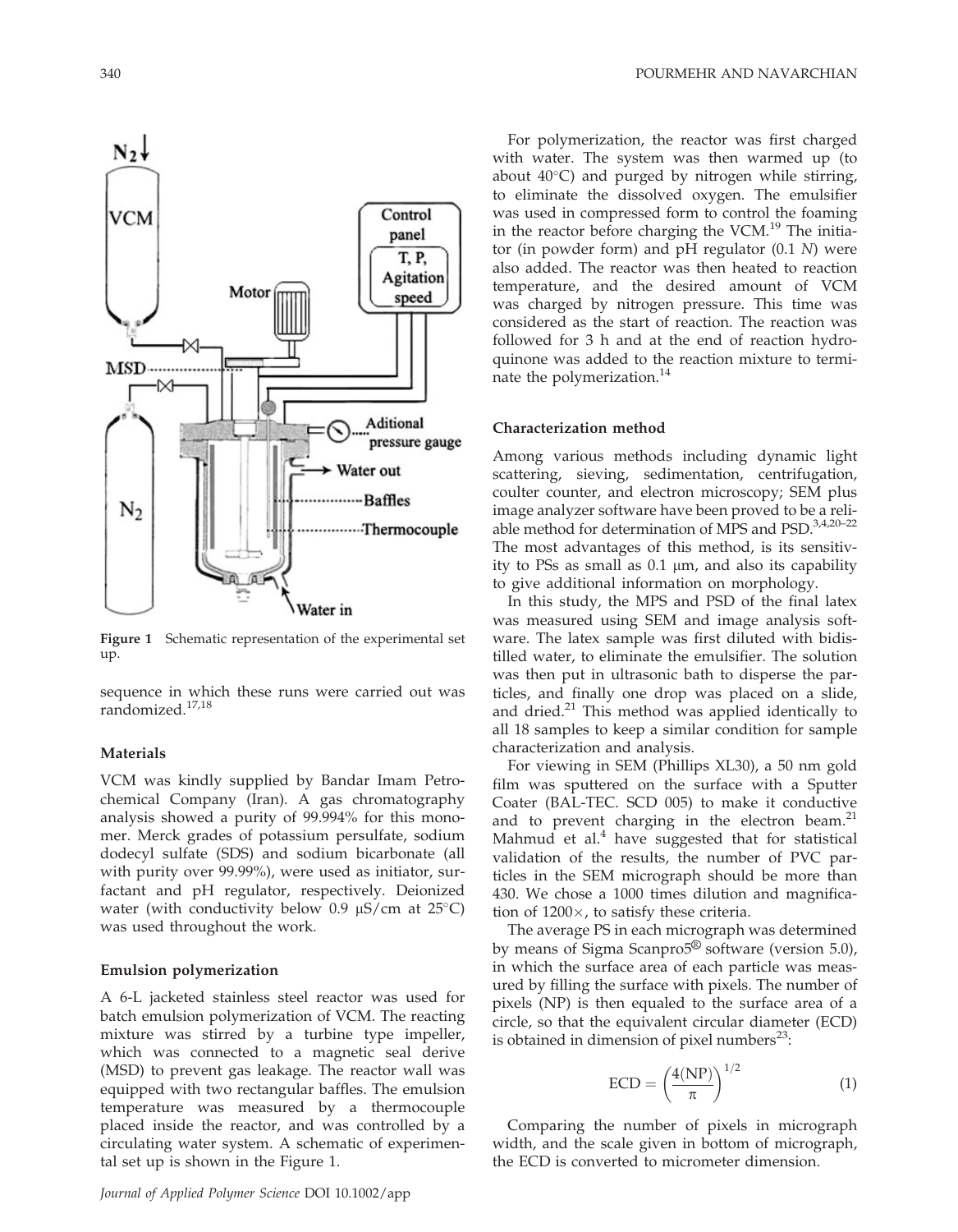

Figure 2 SEM micrograph (a) and corresponding cumulative distribution (b) of emulsion PVC particles (Run no. 7 in Table II). [Color figure can be viewed in the online issue, which is available at www.interscience.wiley.com.]

The output of image analysis software could be readily converted into the cumulative PSDs. The number-average PS (MPS) and the distribution variance,  $\sigma^2$  as a quantified criterion for broadness of PSD, can be calculated from following equations:

$$
MPS = \sum g(d_i) d_i \tag{2}
$$

$$
\sigma^2 = \sum (d_i - \text{MPS})^2 g(d_i)
$$
 (3)

where  $g(d_i)$  is the number fraction of particles with diameter  $d_i$ . One SEM micrograph and its corresponding cumulative distribution curve obtained for one of the samples are illustrated in Figure 2. The calculated parameters including maximum and minimum diameter ( $d_{max}$  and  $d_{min}$ ), MPS, and distribution variance (or PSD), obtained from SEM analysis of any sample, are summarized in Table II.

## RESULTS AND DISCUSSIONS

## Analysis of variance

The analysis of variance (ANOVA) is a powerful technique in Taguchi method that explores the percent contribution of factors affecting the response. This statistical table also screens the significant factors from those with less significance. The strategy of ANOVA is to extract from the results how much variations each factor causes relative to the total variation observed in the result.<sup>18,24</sup> The statistical analysis of the results was carried out using Qualitek-4 (Nutek) and Minitab (Minitab) software.

Tables III and IV shows the ANOVA statistical terms for MPS and PSD, respectively. There are many statistical terms in ANOVA table, among them few are more meaningful. The F-ratio is a criterion for distinguishing the important factors from those with less significance. A low value of F-ratio for a factor means that the variation of response with respect to changes of this factor is equal to or smaller than the variations due to errors. If the Fratio of a control factor is greater than about 4 (confidence level of 95%), then the factor has a significant influence on the response. It should be emphasized that the interpretation of ANOVA table is valid just in the range of levels considered for any factors. If the F-ratio for a factor is less than 4, it does not mean that the factor has no effect on the response absolutely, but just in the range of selected levels, the variation on response due to changes in factor levels has been insignificant comparing with errors. That's why the selection of levels is vital in design of experiment.<sup>18,24</sup>

Table III indicates that just the emulsifier and initiator concentrations are of importance for affecting the MPS.